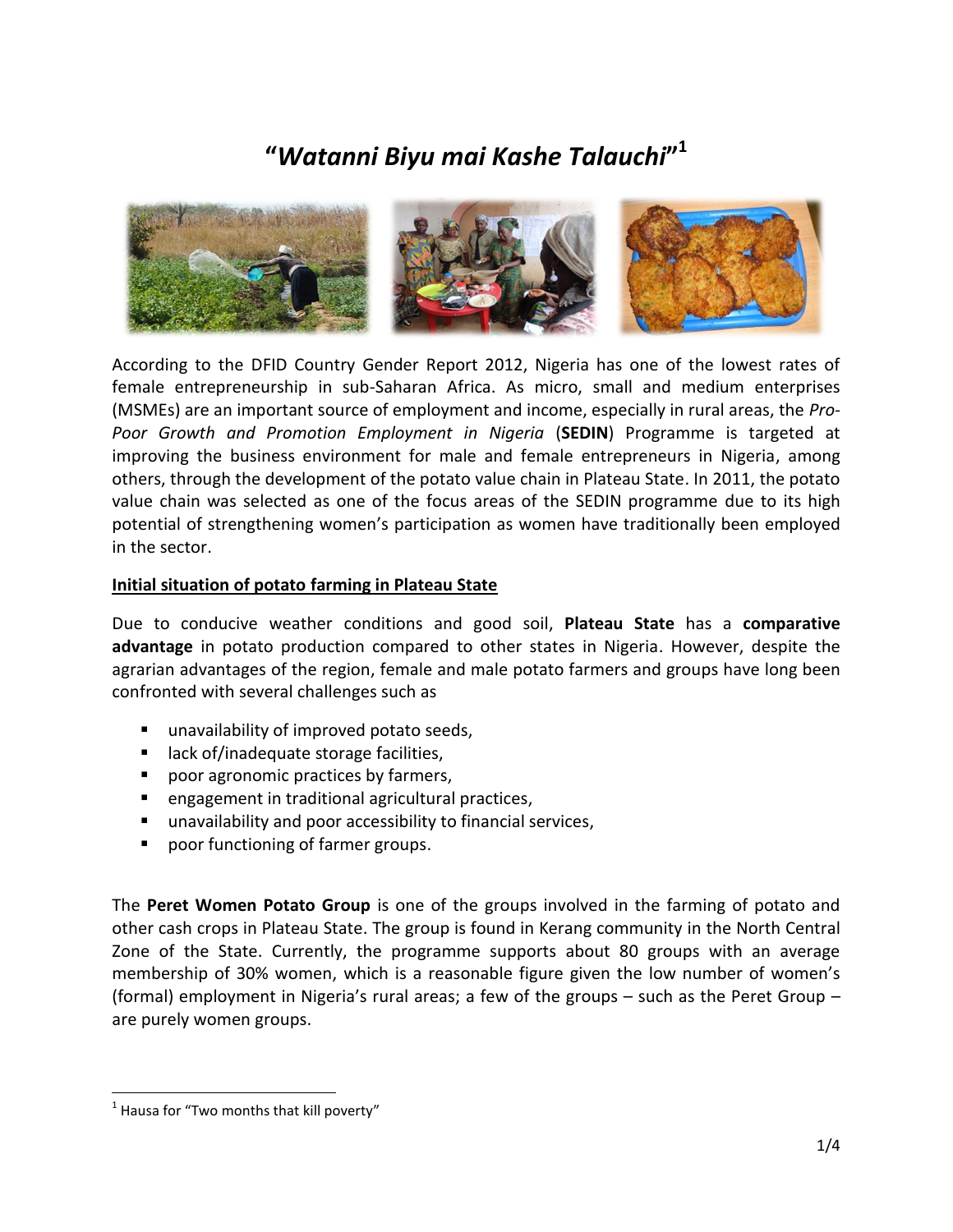#### **SEDIN's activities in the potato value chain**

- $\triangleright$  A focus group discussion with potato farmer groups, including the Peret Women Group, and private sector organizations was held regarding the need of improved potato varieties in the State to **increase the yield in the local potato production**.
- As a result of the group discussion, **improved potato seeds were imported** from Germany free of cost for the farmers - to replace the potato seeds that farmers have been recycling for over 20 years.
- Through the availability of the improved seed variety, potato producers have now a **choice in seed selection**.
- $\triangleright$  The new improved variety has a higher yield compared to the old variety commonly found in the market: **between 6 and 10 tonnes per hectare** compared to between 1.5 and 4 tonnes per hectare. Through the **construction of 12 storage facilities** in Plateau State, the farmer groups are able to accommodate about 20 tonnes of potatoes in each storage facility. The storage facility is also a **direct source of income** to the group **as nonmembers pay for preserving their potatoes** in the



storage facility. One part of these proceeds is used for maintenance of the storage facility; another part is deposited in an account run by the umbrella body of the potato farmer association (of which 20% are women) to allow for other farmer groups to build their own storage facilities. In preparation to the utilization of new (imported) seeds, the farmers were also trained in "Best Agricultural Practices in Potato Production and Storage".

- Through the SEDIN programme, a **link** has been created **between the potato producers and rather big private business outlets** (like Shoprite and SPAR). This ensures a better access to high-end markets for farmers, reduces the influence of middle-men in the market and eases the supply of potatoes to the available markets.
- It was also eminent that **group formation training** was necessary for the Peret Women's Group and other potato farmer groups in the State. Since the training, the membership network has become stronger; more potato producers are joining the various potato groups while new groups are being formed. The group members serve as "**farmer-tofarmer extension"** to non-members on agricultural best practices and other farmingrelated issues.
- **Better packaging and pricing mechanisms** allow the farmers to proper sort and grade their potatoes increasing their income, having a ready market and a well-structured customer base.
- The group was also **trained in financial literacy and entrepreneurship**, allowing them to operate a **savings scheme** to give assistance to members in time of insolvency.

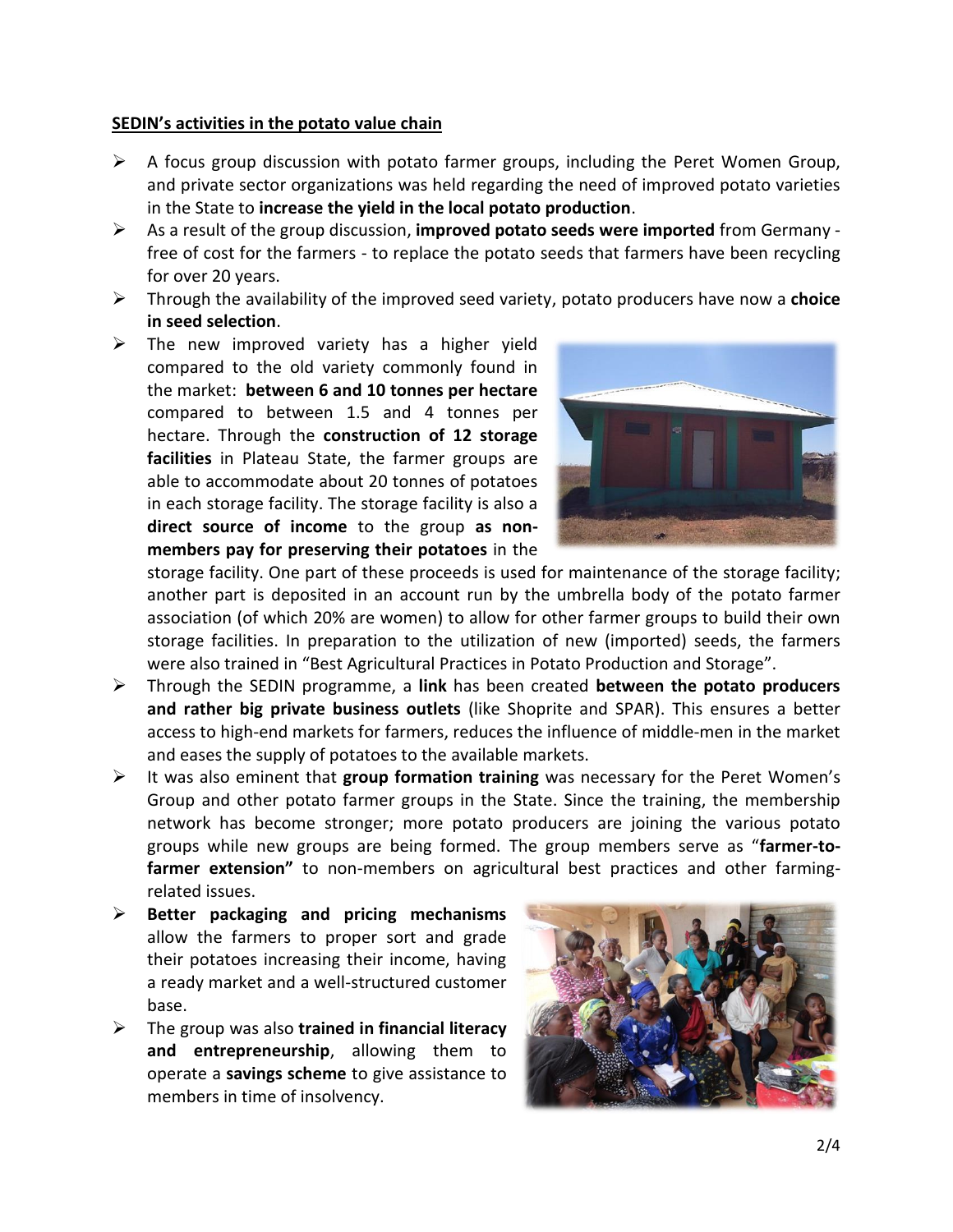In the long run, the programme is **aiming for an increase to 40% of women's employment in the potato value chain**. The increase in the number of women being employed in the potato sector is measured by the programme once per year. To monitor the gender-specific progress and to get feedback on female and male entrepreneurs in the Nigerian potato value chain, SEDIN is also generating **studies and documentation** such as the *2012 Enterprise Baseline Survey* and the *2014 Enterprise Survey* that are **containing sex-disaggregated information.**

Women's participation in economic activity is not only promoted through women's increased employment in the potato value chain, but also in the cassava and rice value chains, as well as in other areas of intervention of the SEDIN programme such as women's access to financial resources.

To achieve gender-specific progress not only on the local but also on the state level, the programme is supporting civil society groups, agencies of the government working with women and the legislative assembly of Plateau State in improving the legal and policy enabling framework for women's socio-political and economic participation. SEDIN has supported the **passage of the Gender and Equal Opportunities Bill** which contains, among others, a provision on economic empowerment of women. This was achieved through a strong cooperation between the programme and the various stakeholders and demonstrates that positive gender results can be achieved in economic development projects by mainstreaming gender issues into their activities.

## **Breaking gender stereotypes through women's economic empowerment**

With the introduction of the improved variety and the accompanying trainings to run their businesses, the programme's initiative has not only helped to increase the economic situation of these women, but has also facilitated their socio-cultural empowerment, which can be seen from the following testimonials:

*"My husband usually quarrelled with me when I was stocked with the old local potato seeds and I could not show any result for my effort, but since I tried the improved variety, my husband has been very supportive."* – Phoebe Peshik (Peret Women Group)

*"Whenever my customers come to the market to buy potatoes, they call me Madam Marabel-Elizabeth Istifanus."* - Elizabeth Istifanus (Nashak Potato Group)

*"Now, I am able to provide for my family and have gained respect from my husband who is now supportive of my business and partnership with GIZ.*" – Phoebe Peshik (Chairwoman Peret Women Group)

To promote the potentials for women in the potato value chain even further, several women were trained in how to make and sell potato cakes in the region.